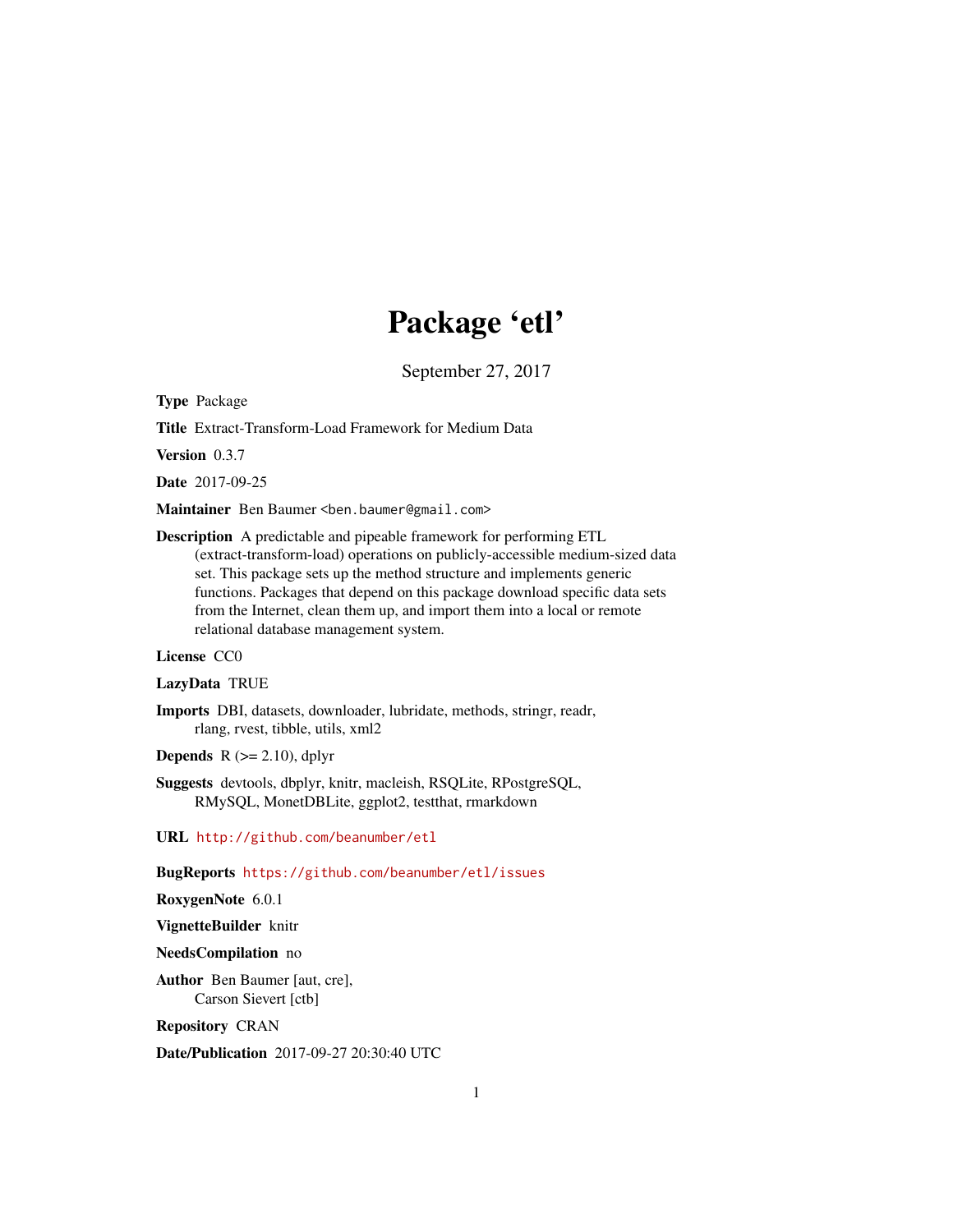# <span id="page-1-0"></span>R topics documented:

| $src\_mysql\_cnf \ldots \ldots \ldots \ldots \ldots \ldots \ldots \ldots \ldots \ldots \ldots \ldots \ldots$ |  |  |  |  |  |  |  |  |  |  |  |  |  |  |  |
|--------------------------------------------------------------------------------------------------------------|--|--|--|--|--|--|--|--|--|--|--|--|--|--|--|
|                                                                                                              |  |  |  |  |  |  |  |  |  |  |  |  |  |  |  |
|                                                                                                              |  |  |  |  |  |  |  |  |  |  |  |  |  |  |  |

#### **Index** the contract of the contract of the contract of the contract of the contract of the contract of the contract of the contract of the contract of the contract of the contract of the contract of the contract of the co

dbRunScript *Execute an SQL script*

# Description

Execute an SQL script

# Usage

```
dbRunScript(conn, script, echo = FALSE, ...)
```
# Arguments

| conn      | a DBI Connection-class object                                                                    |
|-----------|--------------------------------------------------------------------------------------------------|
| script    | Either a filename pointing to an SQL script or a character vector of length 1<br>containing SOL. |
| echo      | print the SOL commands to the output?                                                            |
| $\ddotsc$ | arguments passed to dbExecute                                                                    |

## Details

The SQL script file must be ; delimited.

# Value

a list of results from dbExecute for each of the individual SQL statements in script.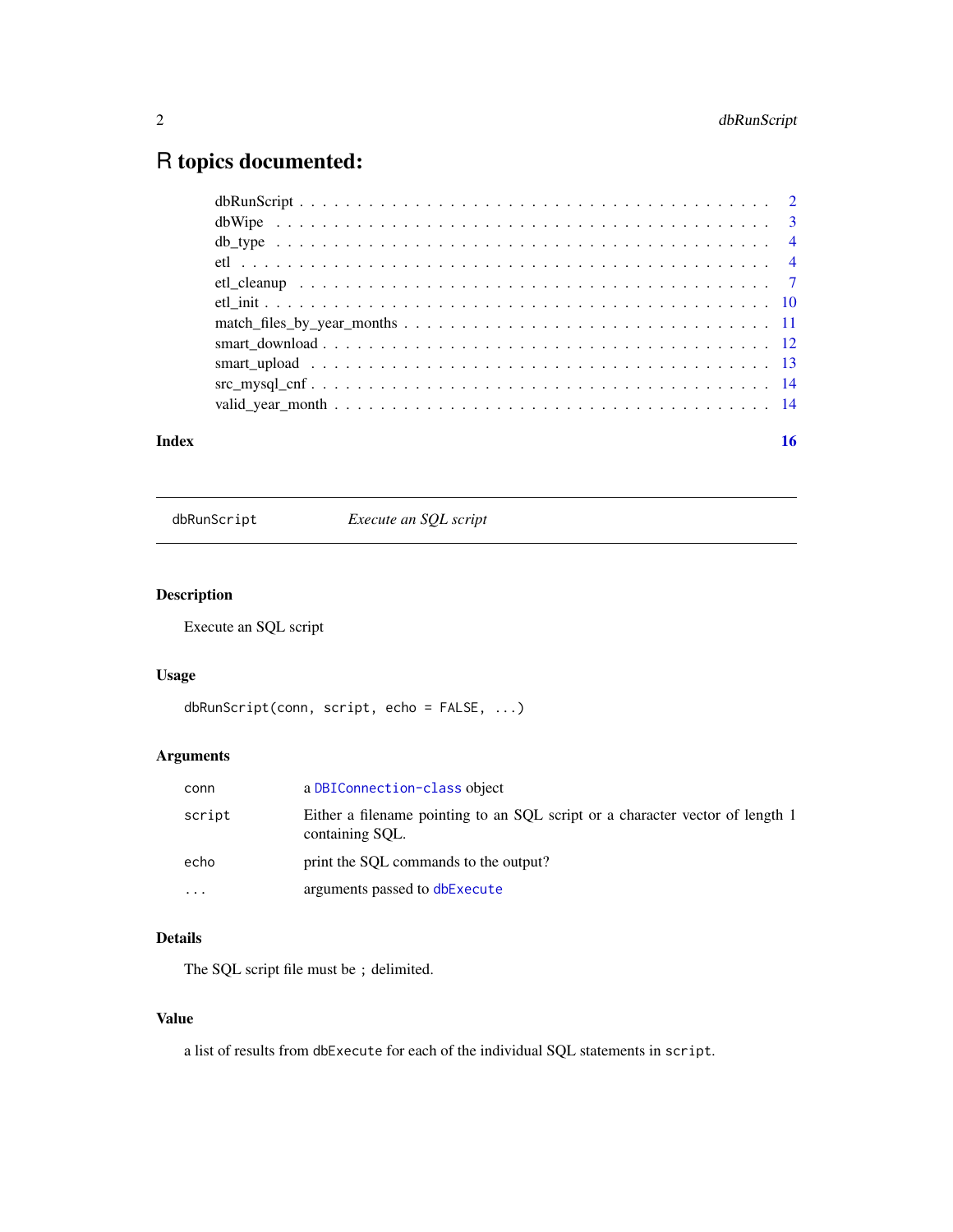#### <span id="page-2-0"></span>dbWipe 3

# Examples

```
sql <- "SHOW TABLES; SELECT 1+1 as Two;"
sql2 <- system.file("sql", "mtcars.mysql", package = "etl")
sql3 <- "SELECT * FROM user WHERE user = 'mysql';SELECT * FROM user WHERE 't' = 't';"
if (require(RSQLite)) {
 con <- dbConnect(RSQLite::SQLite())
 dbRunScript(con, "SELECT 1+1 as Two; VACUUM; ANALYZE;")
}
## Not run:
if (require(RMySQL)) {
con <- dbConnect(RMySQL::MySQL(), default.file = path.expand("~/.my.cnf"),
  group = "client",user = NULL, password = NULL, dbname = "mysql", host = "127.0.0.1")dbRunScript(con, script = sql)
dbRunScript(con, script = sql2)
dbRunScript(con, script = sql3)
dbDisconnect(con)
}
## End(Not run)
```
#### dbWipe *Wipe out all tables in a database*

#### Description

Wipe out all tables in a database

#### Usage

dbWipe(conn, ...)

# Arguments

| conn     | A DBIConnection object, as returned by dbConnect(). |
|----------|-----------------------------------------------------|
| $\cdots$ | Other parameters passed on to methods.              |

## Details

Finds all tables within a database and removes them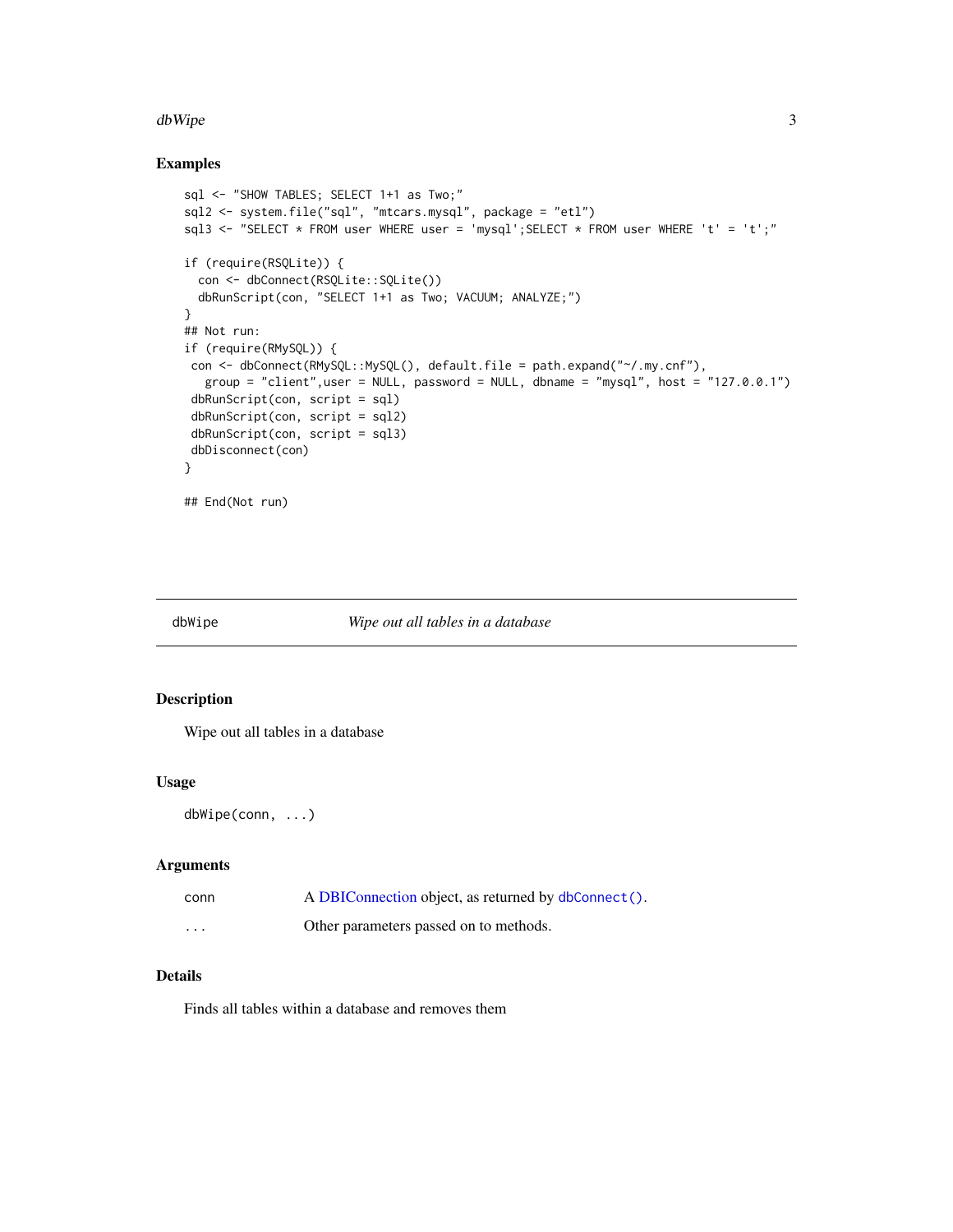<span id="page-3-0"></span>

Return the database type for an ETL or DBI connection

# Usage

```
db_type(obj, ...)
## S3 method for class 'src_dbi'
db_type(obj, ...)
## S3 method for class 'DBIConnection'
db_type(obj, ...)
```
#### Arguments

| obi      | and etl or DBIConnection-class object |
|----------|---------------------------------------|
| $\cdots$ | currently ignored                     |

# Examples

```
if (require(RMySQL) && mysqlHasDefault()) {
 # connect to test database using rs-dbi
 db <- src_mysql_cnf()
 class(db)
 db
 # connect to another server using the 'client' group
 db_type(db)
 db_type(db$con)
}
```
<span id="page-3-1"></span>etl *Initialize an* etl *object*

# <span id="page-3-2"></span>Description

Initialize an etl object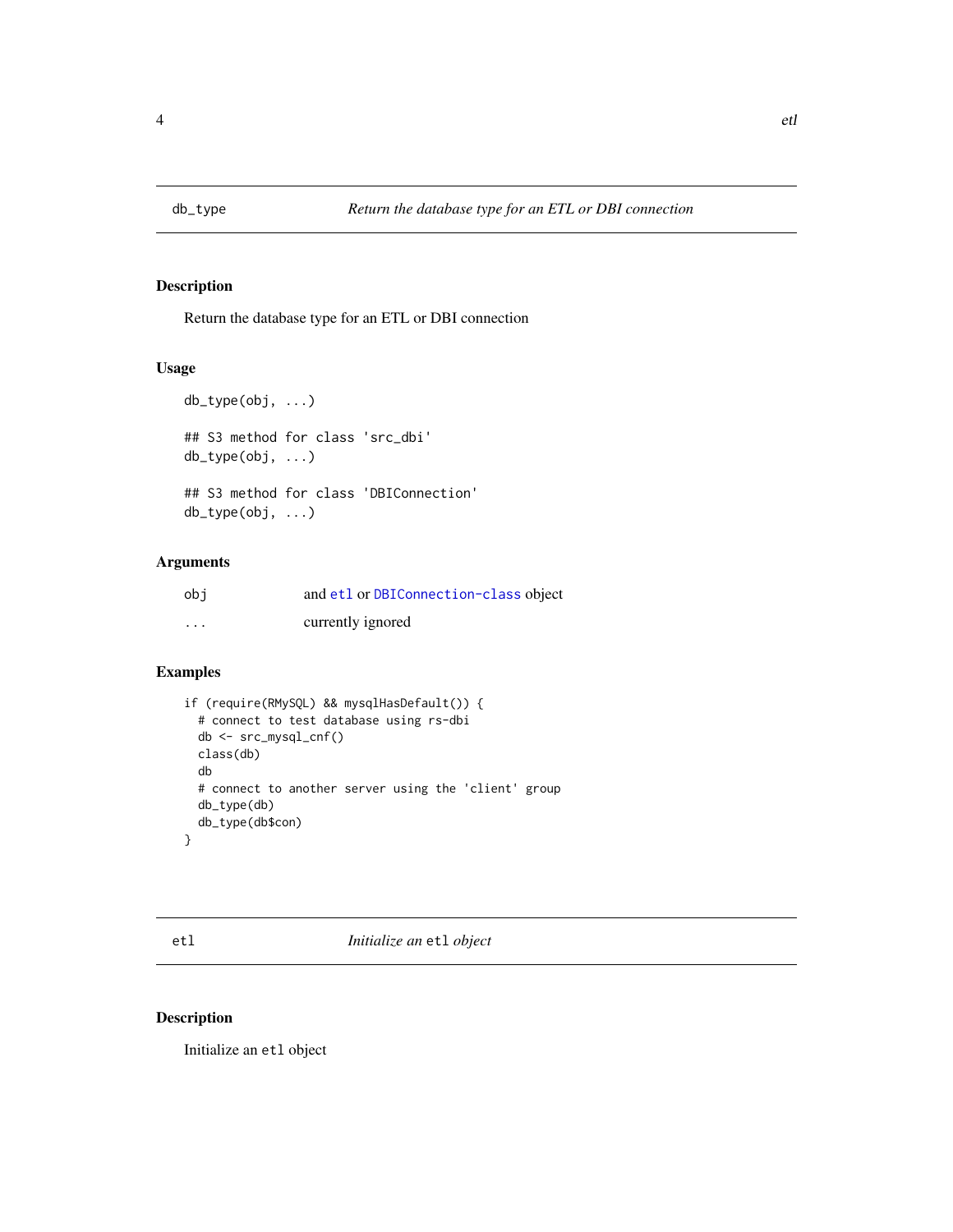#### Usage

```
etl(x, db = NULL, dir = tempdir(), ...)## Default S3 method:
etl(x, db = NULL, dir = tempdir(), ...)## S3 method for class 'etl'
summary(object, ...)
is.etl(object)
## S3 method for class 'etl'
print(x, \ldots)
```
#### Arguments

| $\mathsf{x}$ | the name of the etl package that you wish to populate with data. This deter-<br>mines the class of the resulting et 1 object, which determines method dispatch<br>of $etl_{\mathcal{A}}$ functions. There is no default, but you can use mtcars as an test<br>example. |
|--------------|------------------------------------------------------------------------------------------------------------------------------------------------------------------------------------------------------------------------------------------------------------------------|
| db           | a database connection that inherits from $src\_dbi$ . It is NULL by default, which<br>results in a src_sqlite connection being created in dir.                                                                                                                         |
| dir          | a directory to store the raw and processed data files                                                                                                                                                                                                                  |
| .            | arguments passed to methods (currently ignored)                                                                                                                                                                                                                        |
| object       | an object for which a summary is desired.                                                                                                                                                                                                                              |

#### Details

A constructor function that instantiates an [etl](#page-3-1) object. An [etl](#page-3-1) object extends a [src\\_dbi](#page-0-0) object. It also has attributes for:

pkg the name of the [etl](#page-3-1) package corresponding to the data source

dir the directory where the raw and processed data are stored

raw\_dir the directory where the raw data files are stored

load\_dir the directory where the processed data files are stored

Just like any [src\\_dbi](#page-0-0) object, an [etl](#page-3-1) object is a data source backed by an SQL database. However, an [etl](#page-3-1) object has additional functionality based on the presumption that the SQL database will be populated from data files stored on the local hard disk. The ETL functions documented in [etl\\_create](#page-6-1) provide the necessary functionality for extracting data from the Internet to raw\_dir, transforming those data and placing the cleaned up data (usually in CSV format) into load\_dir, and finally loading the clean data into the SQL database.

# Value

For [etl](#page-3-1), an object of class etl\_x and [etl](#page-3-1) that inherits from [src\\_dbi](#page-0-0) For [is.etl](#page-3-2), TRUE or FALSE, depending on whether x has class [etl](#page-3-1)

<span id="page-4-0"></span>etl<sup>3</sup> state of the state of the state of the state of the state of the state of the state of the state of the state of the state of the state of the state of the state of the state of the state of the state of the state o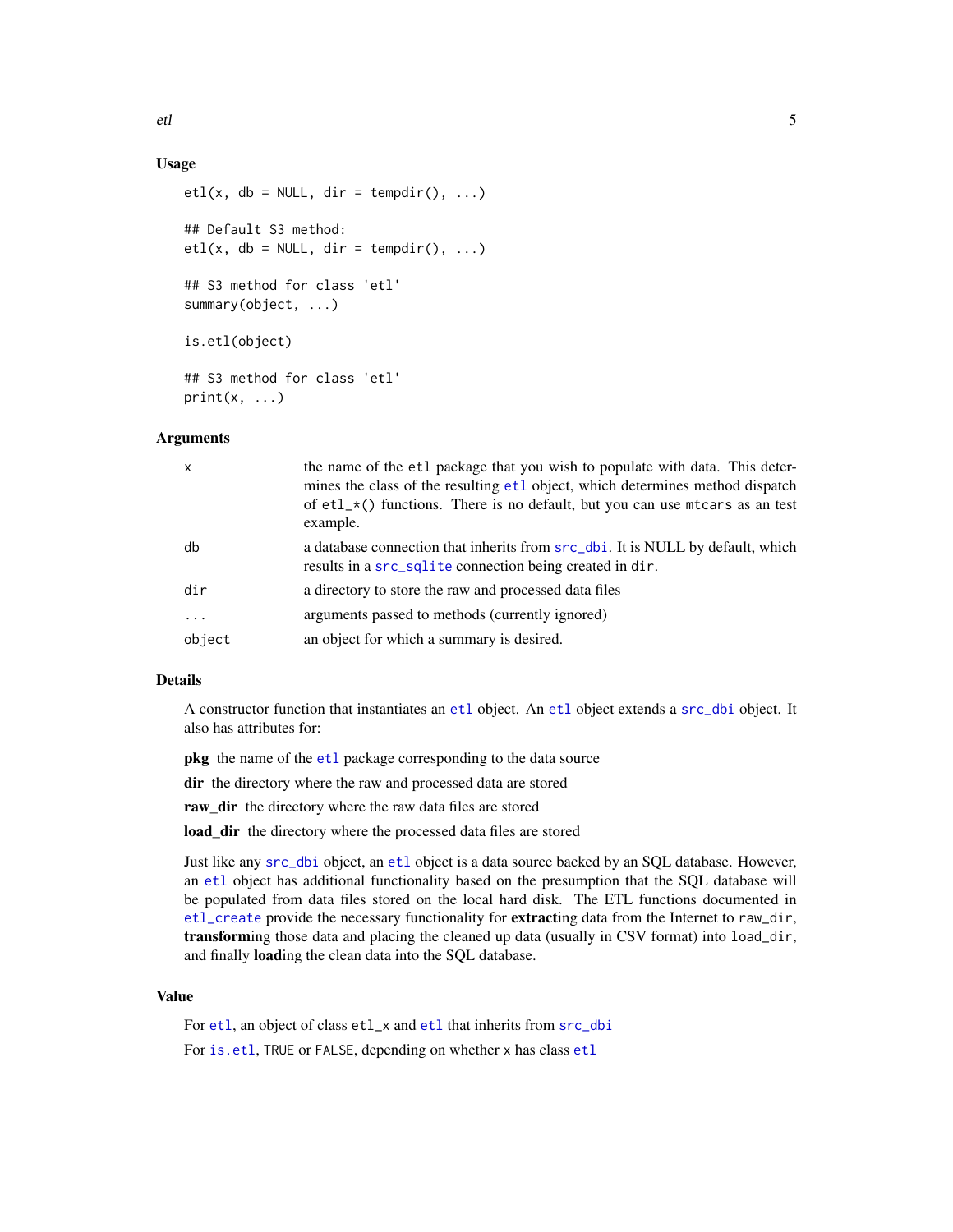<span id="page-5-0"></span>

# See Also

[etl\\_create](#page-6-1)

#### Examples

```
# Instantiate the etl object
cars <- etl("mtcars")
str(cars)
is.etl(cars)
summary(cars)
## Not run:
# connect to a PostgreSQL server
if (require(RPostgreSQL)) {
db <- src_postgres("mtcars", user = "postgres", host = "localhost")
cars <- etl("mtcars", db)
}
## End(Not run)
# Do it step-by-step
cars %>%
 etl_extract() %>%
 etl_transform() %>%
 etl_load()
src_tbls(cars)
cars %>%
  tbl("mtcars") %>%
  group_by(cyl) %>%
  summarize(N = n(), mean_mpg = mean(mpg))
# Do it all in one step
cars2 <- etl("mtcars")
cars2 %>%
 etl_update()
src_tbls(cars2)
# generic summary function provides information about the object
cars <- etl("mtcars")
summary(cars)
cars <- etl("mtcars")
# returns TRUE
is.etl(cars)
# returns FALSE
is.etl("hello world")
cars <- etl("mtcars") %>%
  etl_create()
cars
```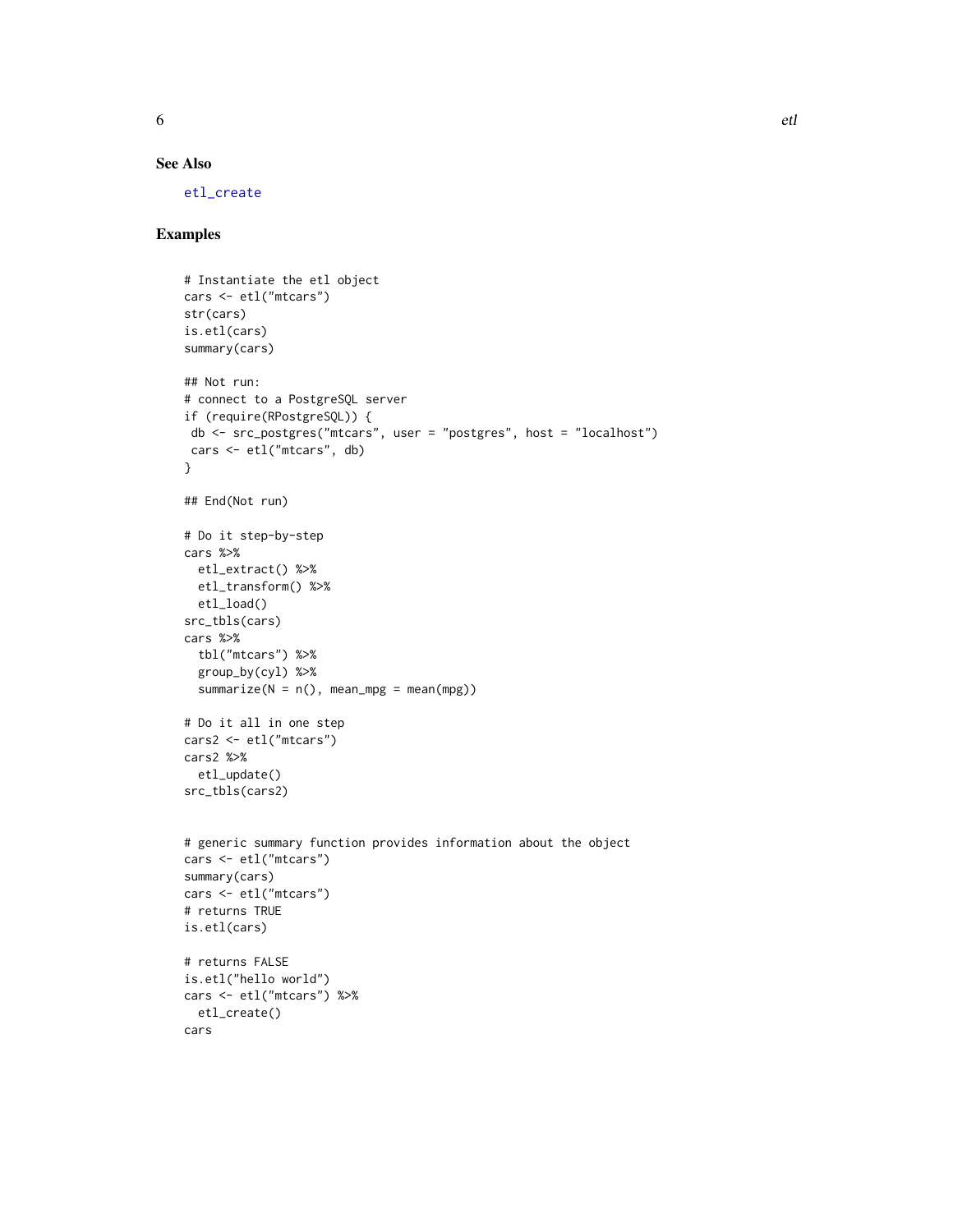<span id="page-6-1"></span><span id="page-6-0"></span>

These generic functions provide a systematic approach for performing ETL (exchange-transformload) operations on medium sized data.

#### Usage

```
etl_cleanup(obj, ...)
## Default S3 method:
etl_cleanup(obj, delete_raw = FALSE, delete_load = FALSE,
  pattern = "\
\
\(csv|zip)$'', ...)
etl_create(obj, ...)
## Default S3 method:
etl_create(obj, ...)
etl_update(obj, ...)
## Default S3 method:
etl_update(obj, ...)
etl_extract(obj, ...)
## Default S3 method:
etl_extract(obj, ...)
## S3 method for class 'etl_mtcars'
etl_extract(obj, ...)
## S3 method for class 'etl_cities'
etl_extract(obj, ...)
etl_load(obj, ...)
## Default S3 method:
etl_load(obj, ...)
etl_transform(obj, ...)
## Default S3 method:
etl_transform(obj, ...)
```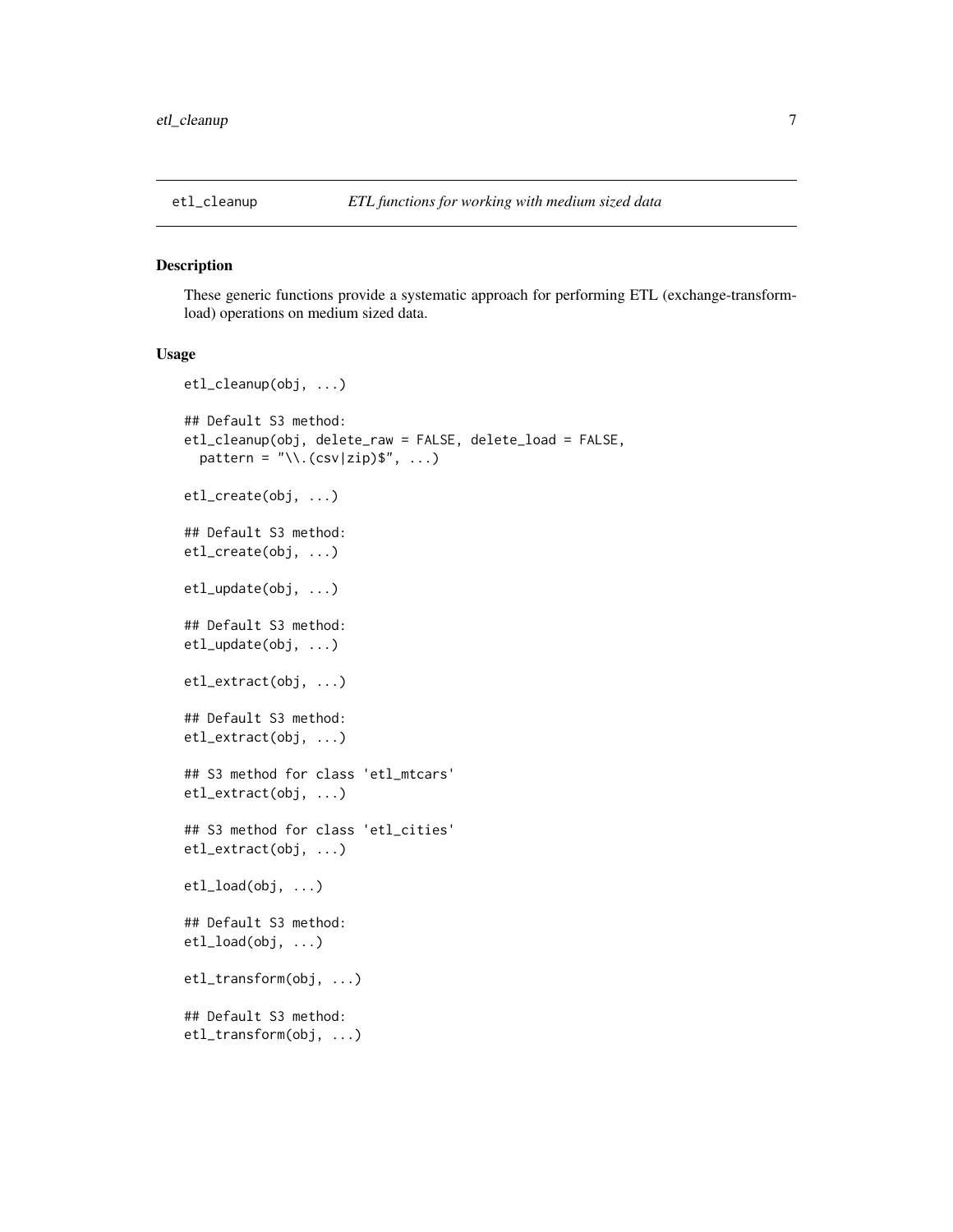```
## S3 method for class 'etl_mtcars'
etl_transform(obj, ...)
## S3 method for class 'etl_cities'
etl_transform(obj, ...)
```
#### Arguments

| obi         | an et1 object                                                                                                        |
|-------------|----------------------------------------------------------------------------------------------------------------------|
| .           | arguments passed to methods                                                                                          |
| delete raw  | should files be deleted from the raw_dir?                                                                            |
| delete load | should files be deleted from the load_dir?                                                                           |
| pattern     | regular expression matching file names to be deleted. By default, this matches<br>filenames ending in .csv and .zip. |

#### Details

The purposes of these functions are to download data from a particular data source from the Internet, process it, and load it into a SQL database server.

There are five primary functions:

[etl\\_init](#page-9-1) Initialize the database schema.

etl\_extract Download data from the Internet and store it locally in its raw form.

- etl\_transform Manipulate the raw data such that it can be loaded into a database table. Usually, this means converting the raw data to (a series of) CSV files, which are also stored locally.
- etl\_load Load the transformed data into the database.
- etl\_cleanup Perform housekeeping, such as deleting unnecessary raw data files.

Additionally, two convenience functions chain these operations together:

- etl\_create Run all five functions in succession. This is useful when you want to create the database from scratch.
- etl\_update Run the etl\_extract-etl\_transform-etl\_load functions in succession. This is useful when the database already exists, but you want to insert some new data.

#### Value

Each one of these functions returns an [etl](#page-3-1) object, invisibly.

# See Also

[etl](#page-3-1), [etl\\_init](#page-9-1)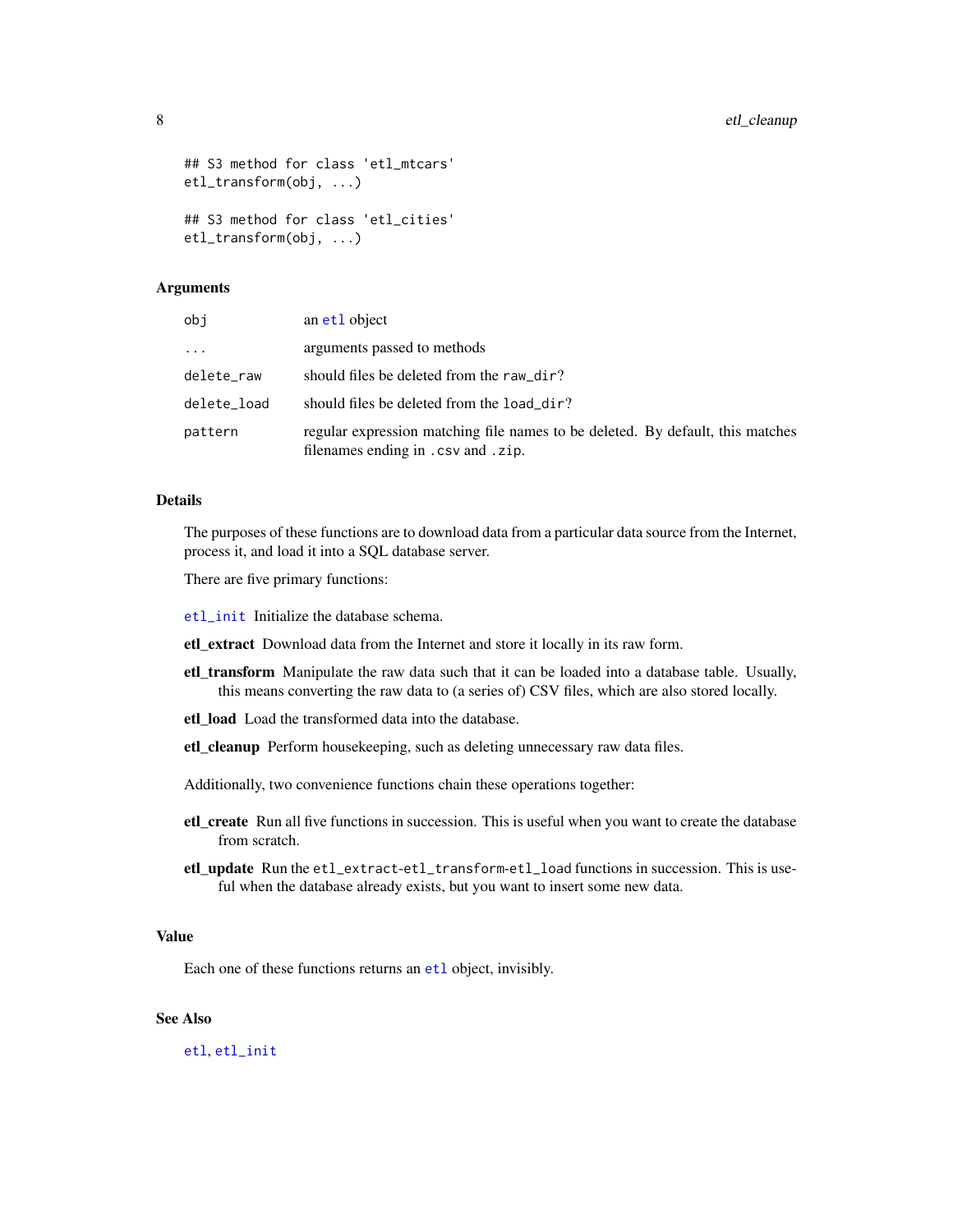# etl\_cleanup 9

#### Examples

```
## Not run:
if (require(RPostgreSQL)) {
  db <- src_postgres(dbname = "mtcars", user = "postgres", host = "localhost")
 cars <- etl("mtcars", db)
}
if (require(RMySQL) && mysqlHasDefault()) {
  db <- src_mysql(dbname = "mtcars", user = "r-user",
                  host = "localhost", password = "mypass")
 cars <- etl("mtcars", db)
}
## End(Not run)
cars <- etl("mtcars")
cars %>%
etl_extract() %>%
etl_transform() %>%
etl_load() %>%
etl_cleanup()
cars
cars %>%
tbl(from = "mtcars") %>%
 group_by(cyl) %>%
 summarise(N = n(), mean_mpg = mean(mpg))# do it all in one step, and peek at the SQL creation script
 cars %>%
  etl_create(echo = TRUE)
 # specify a directory for the data
 ## Not run:
 cars <- etl("mtcars", dir = "~/dumps/mtcars/")
 str(cars)
## End(Not run)
cars <- etl("mtcars")
# Do it step-by-step
cars %>%
  etl_extract() %>%
  etl_transform() %>%
  etl_load()
# Note the somewhat imprecise data types for the columns. These are the default.
tbl(cars, "mtcars")
# But you can also specify your own schema if you want
schema <- system.file("sql", "init.sqlite", package = "etl")
etl_load(cars, schema)
```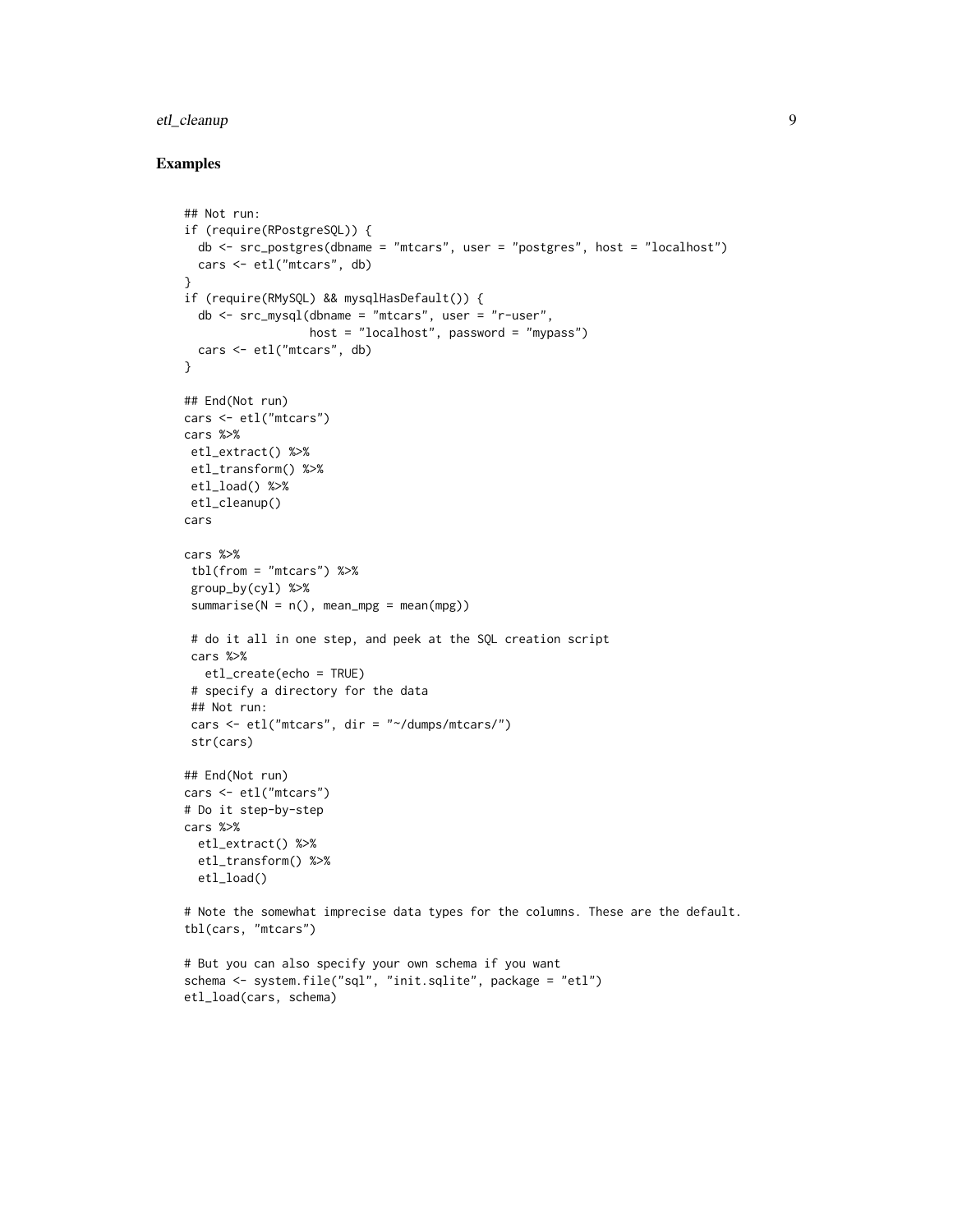<span id="page-9-2"></span><span id="page-9-1"></span><span id="page-9-0"></span>

Initialize a database using a defined schema

# Usage

```
etl_init(obj, script = NULL, schema_name = "init", pkg = attr(obj, "pkg"),
 ext = NULL, ...## Default S3 method:
etl_init(obj, script = NULL, schema_name = "init",
 pkg = attr(obj, "pkg"), ext = NULL, ...)find_schema(obj, schema_name = "init", pkg = attr(obj, "pkg"), ext = NULL,
  ...)
```
# Arguments

| obi         | An et1 object                                                                                                                                                                                                                                                                                                                                                                                                                                                                                                                                                                                                                                   |
|-------------|-------------------------------------------------------------------------------------------------------------------------------------------------------------------------------------------------------------------------------------------------------------------------------------------------------------------------------------------------------------------------------------------------------------------------------------------------------------------------------------------------------------------------------------------------------------------------------------------------------------------------------------------------|
| script      | either a vector of SQL commands to be executed, or a file path as a character<br>vector containing an SQL initialization script. If NULL (the default), then the<br>appropriate built-in schema will be fetched by find_schema, if it exists. Note<br>that the flavor of SQL in this file must match the type of the source. That is, if<br>your object is of type src_mysql, then make sure that the schema you specify<br>here is written in MySQL (and not PostgreSQL). Please note that SQL syntax is<br>not, in general, completely portable. Use with caution, as this may clobber any<br>existing data you have in an existing database. |
| schema_name | The name of the schema. Default is init.                                                                                                                                                                                                                                                                                                                                                                                                                                                                                                                                                                                                        |
| pkg         | The package defining the schema. Should be set in et1.                                                                                                                                                                                                                                                                                                                                                                                                                                                                                                                                                                                          |
| ext         | The file extension used for the SQL schema file. If NULL (the default) it be<br>inferred from the src_* class of con. For example, if con has class src_sqlite<br>then ext will be sqlite.                                                                                                                                                                                                                                                                                                                                                                                                                                                      |
| $\cdots$    | Currently ignored                                                                                                                                                                                                                                                                                                                                                                                                                                                                                                                                                                                                                               |

# Details

If the table definitions are at all non-trivial, you may wish to include a pre-defined table schema. This function will retrieve it.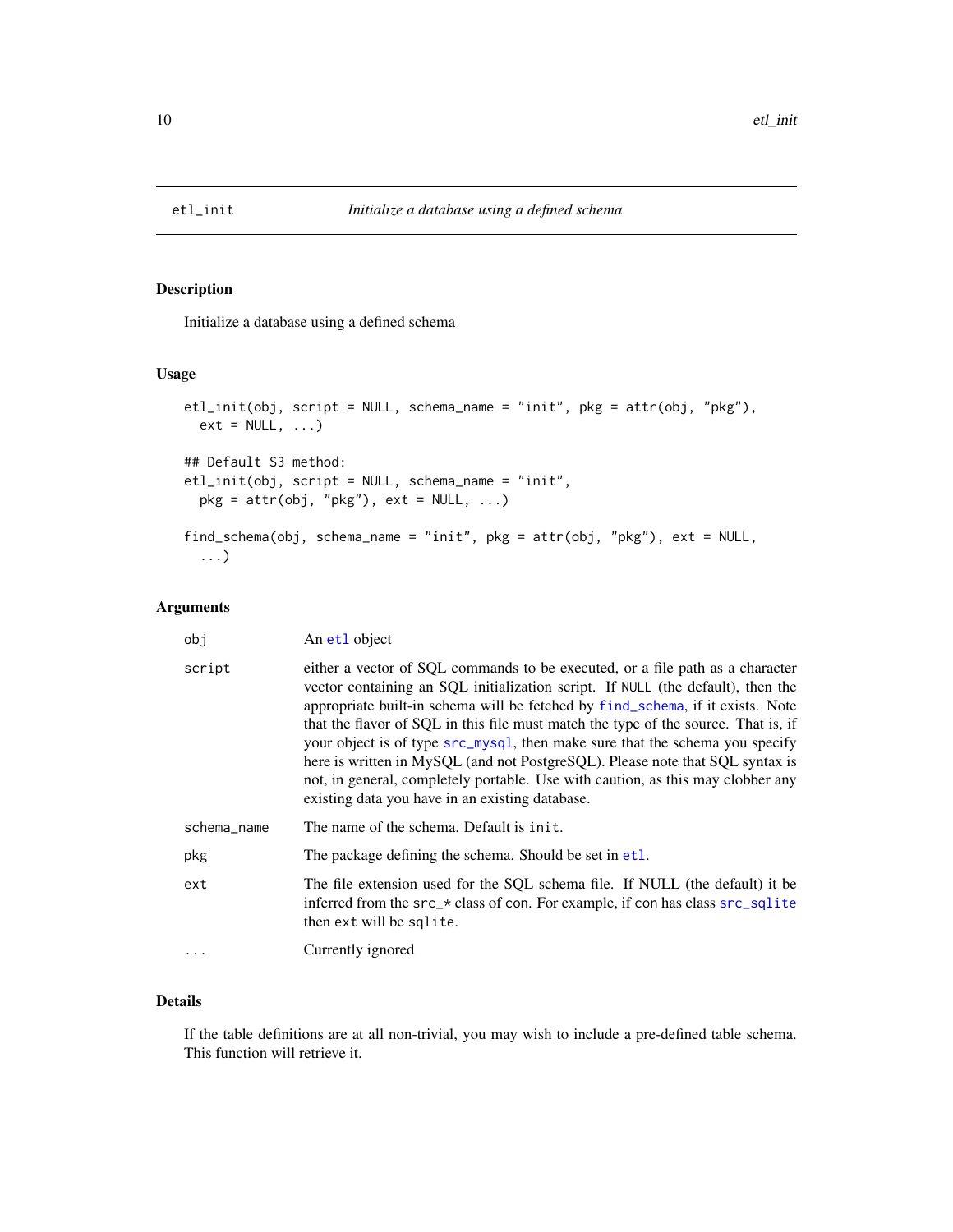#### <span id="page-10-0"></span>Examples

```
cars <- etl("mtcars")
cars %>%
  etl_init()
cars %>%
  etl_init(script = sql("CREATE TABLE IF NOT EXISTS mtcars_alt (id INTEGER);"))
cars %>%
  etl_init(schema_name = "init")
init_script <- find_schema(cars, schema_name = "init")
cars %>%
  etl_init(script = init_script, echo = TRUE)
src_tbls(cars)
cars <- etl("mtcars")
find_schema(cars)
find_schema(cars, "init", "etl")
find_schema(cars, "my_crazy_schema", "etl")
```
match\_files\_by\_year\_months

*Match year and month vectors to filenames*

#### Description

Match year and month vectors to filenames Extracts a date from filenames

#### Usage

```
match_files_by_year_months(files, pattern,
 years = as.numeric(format(Sys.Date(), "%Y")), months = 1:12, ...)
```
extract\_date\_from\_filename(files, pattern, ...)

# Arguments

| files   | a character vector of filenames                    |
|---------|----------------------------------------------------|
| pattern | a regular expression to be passed to fast_strptime |
| years   | a numeric vector of years                          |
| months  | a numeric vector of months                         |
|         | arguments passed to fast_strptime                  |

#### Value

a character vector of files that match the pattern, year, and month arguments a vector of [POSIXct](#page-0-0) dates matching the pattern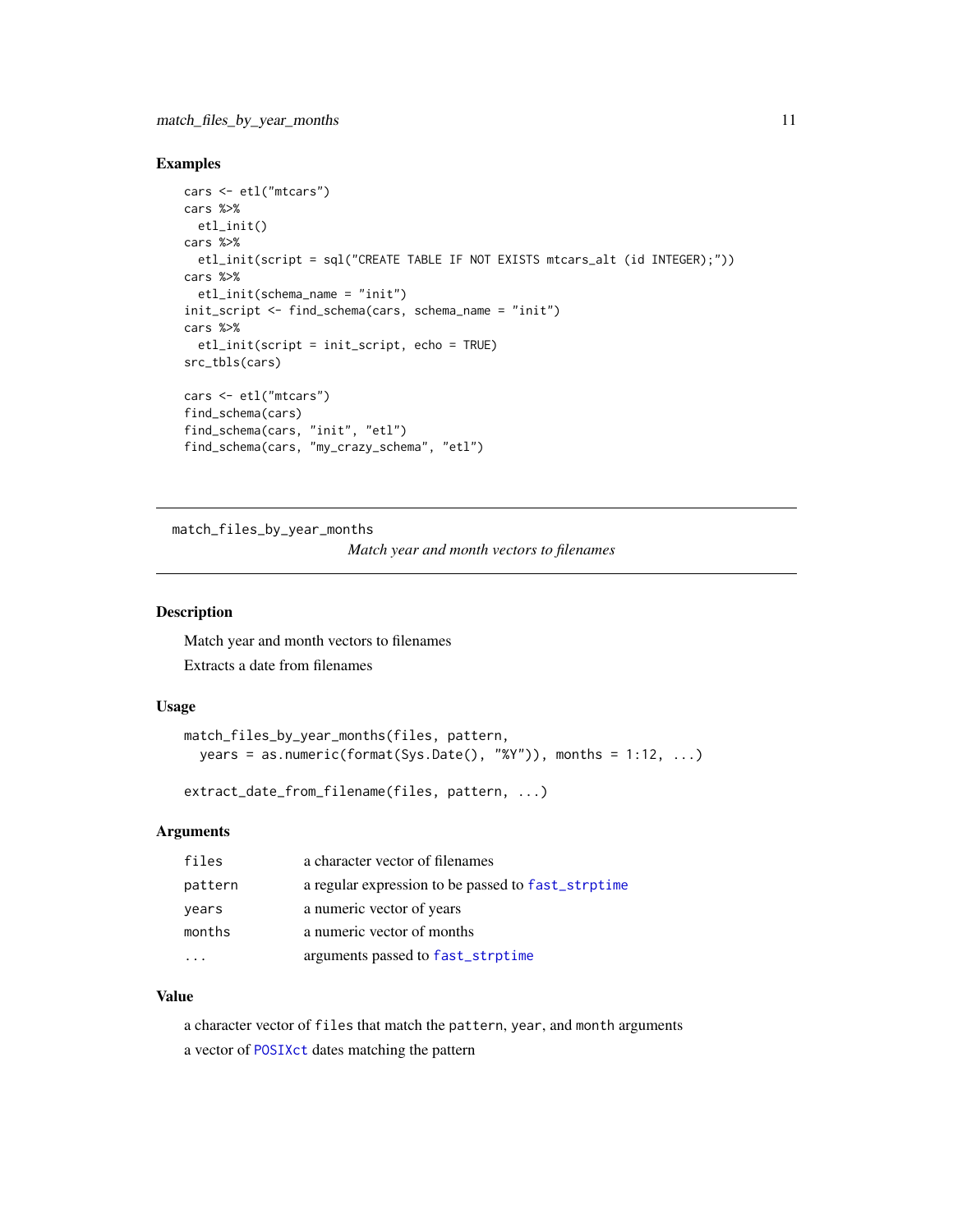# Examples

```
## Not run:
if (require(airlines)) {
  airlines <- etl("airlines", dir = "~/dumps/airlines") %>%
   etl_extract(year = 1987)
  summary(airlines)
  match_files_by_year_months(list.files(attr(airlines, "raw_dir")),
   pattern = "On_Time_On_Time_Performance_%Y_%m.zip"), year = 1987)
}
## End(Not run)
```
smart\_download *Download only those files that don't already exist*

#### Description

Download only those files that don't already exist

#### Usage

```
smart_download(obj, src, new_filenames = basename(src), clobber = FALSE,
  ...)
```
#### Arguments

| obj           | an et1 object                                                                                                                  |
|---------------|--------------------------------------------------------------------------------------------------------------------------------|
| src           | a character vector of URLs that you want to download                                                                           |
| new_filenames | an optional character vector of filenames for the new (local) files. Defaults to<br>having the same filenames as those in src. |
| clobber       | do you want to clobber any existing files?                                                                                     |
| $\cdots$      | arguments passed to download                                                                                                   |

# Details

Downloads only those files in src that are not already present in the directory specified by the raw\_dir attribute of obj.

# Author(s)

idiom courtesy of Hadley Wickham

<span id="page-11-0"></span>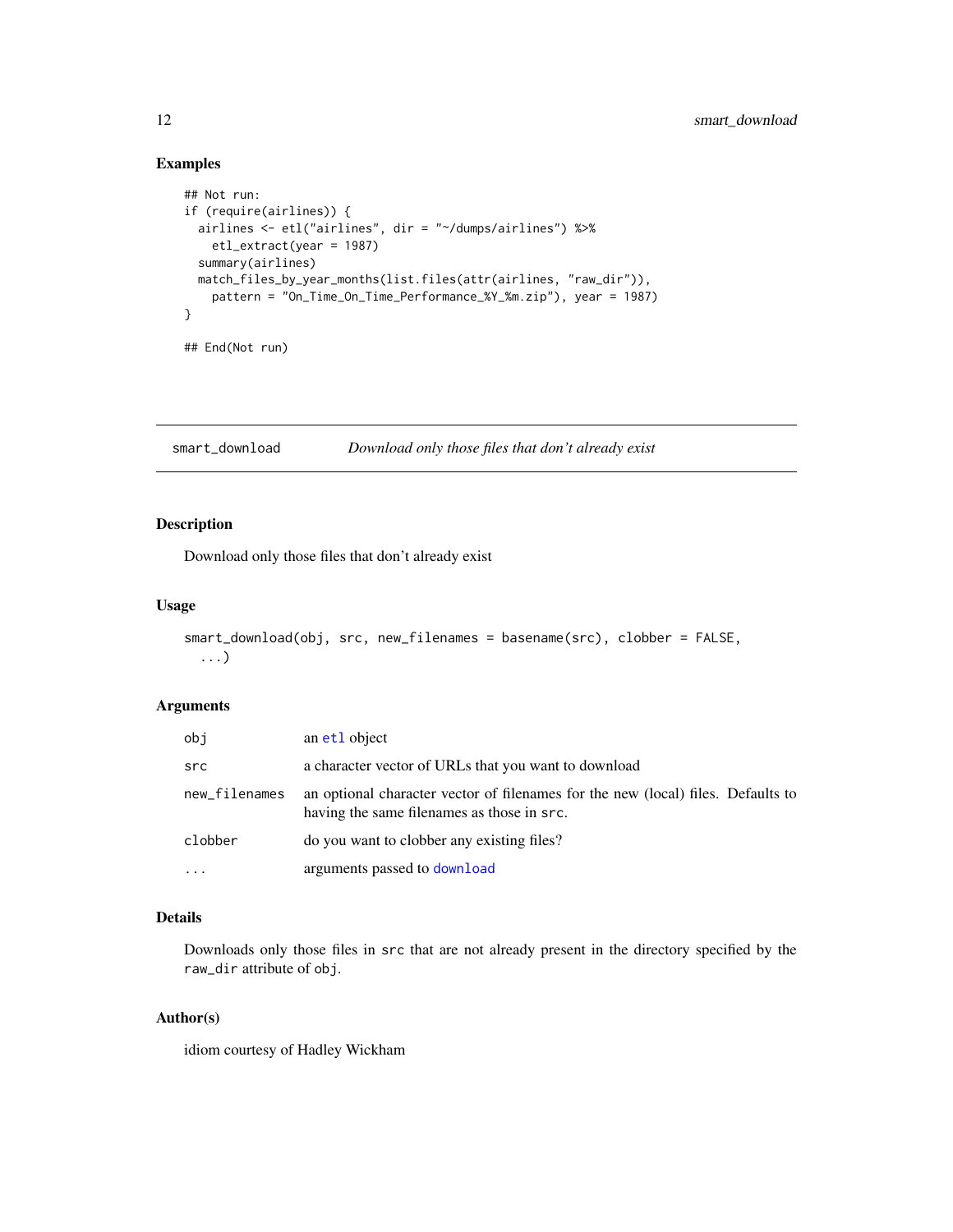# <span id="page-12-0"></span>smart\_upload 13

#### Examples

```
cars <- etl("mtcars")
urls <- c("https://raw.githubusercontent.com/beanumber/etl/master/etl.Rproj",
"https://www.reddit.com/robots.txt")
smart_download(cars, src = urls)
# won't download again if the files are already there
smart_download(cars, src = urls)
# use clobber to overwrite
smart_download(cars, src = urls, clobber = TRUE)
```
smart\_upload *Upload a list of files to the DB*

#### Description

Upload a list of files to the DB

# Usage

smart\_upload(obj, src = NULL, tablenames = NULL, ...)

#### Arguments

| obj        | An et1 object                                                                                                                                                                                 |
|------------|-----------------------------------------------------------------------------------------------------------------------------------------------------------------------------------------------|
| src        | a list of CSV files to upload. If NULL, will return all CSVs in the load directory                                                                                                            |
| tablenames | a list the same length as src of tablenames in the database corresponding to each<br>of the files in src. If NULL, will default to the same name as src, without paths<br>or file extensions. |
| $\ddotsc$  | arguments passed to dbWriteTable                                                                                                                                                              |

# Examples

```
## Not run:
if (require(RMySQL)) {
 # must have pre-existing database "fec"
 # if not, try
 system("mysql -e 'CREATE DATABASE IF NOT EXISTS fec;'")
 db <- src_mysql_cnf(dbname = "mtcars")
}
```
## End(Not run)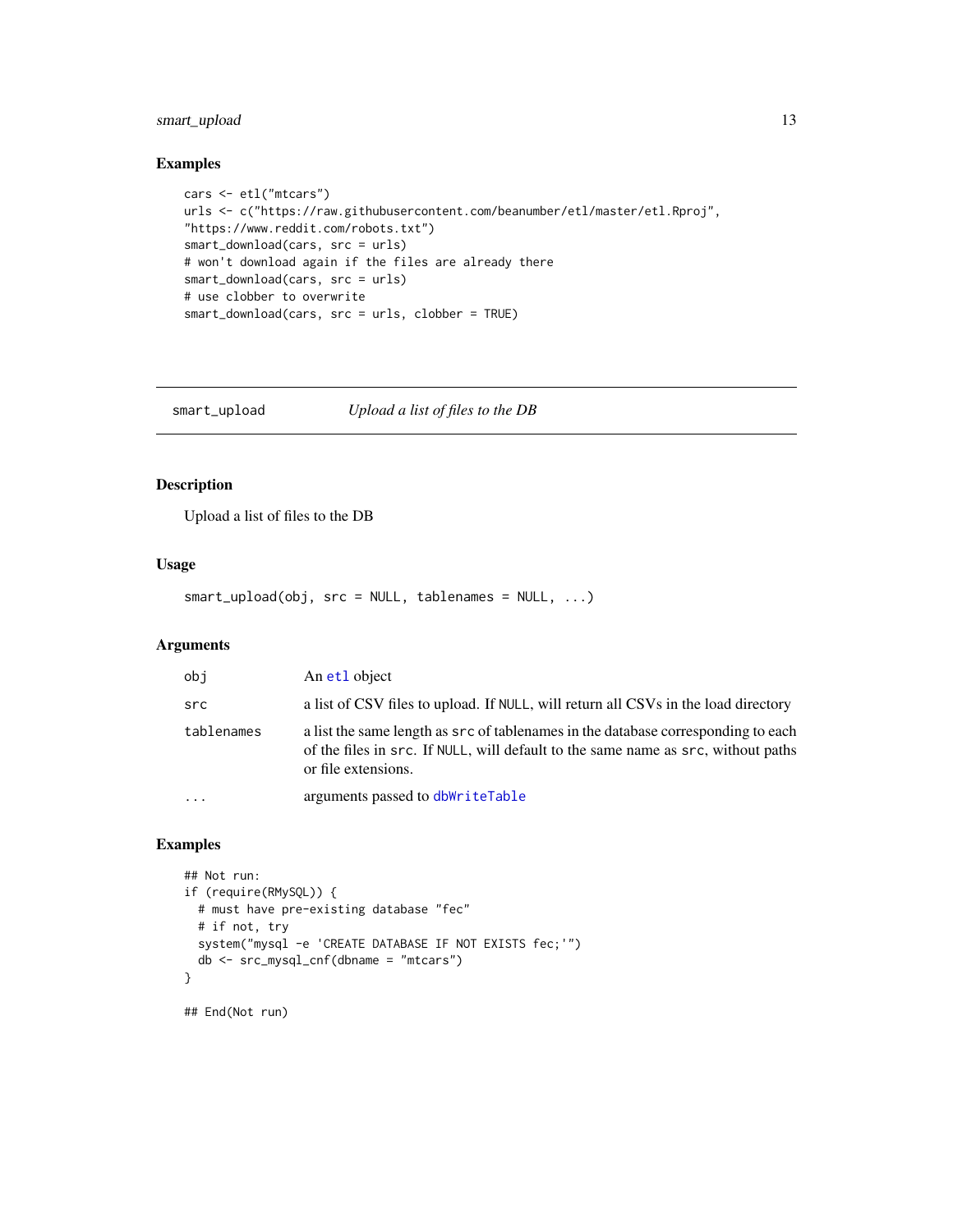<span id="page-13-0"></span>

Connect to local MySQL Server using ~/.my.cnf

#### Usage

```
src_mysql_cnf(dbname = "test", groups = "rs-dbi", ...)
```
# Arguments

| dbname   | name of the local database you wish to connect to. Default is test, as in<br>mysqlHasDefault. |
|----------|-----------------------------------------------------------------------------------------------|
| groups   | section of $\gamma$ , my, cnf file. Default is $rs$ -dbi as in mysqlHasDefault                |
| $\cdots$ | arguments passed to src_mysql                                                                 |

# See Also

[src\\_mysql](#page-0-0), [mysqlHasDefault](#page-0-0)

#### Examples

```
if (require(RMySQL) && mysqlHasDefault()) {
 # connect to test database using rs-dbi
 db <- src_mysql_cnf()
 class(db)
 db
 # connect to another server using the 'client' group
 src_mysql_cnf(groups = "client")
}
```
valid\_year\_month *Ensure that years and months are within a certain time span*

# Description

Ensure that years and months are within a certain time span

# Usage

```
valid_year_month(years, months, begin = "1970-01-01", end = Sys.Date())
```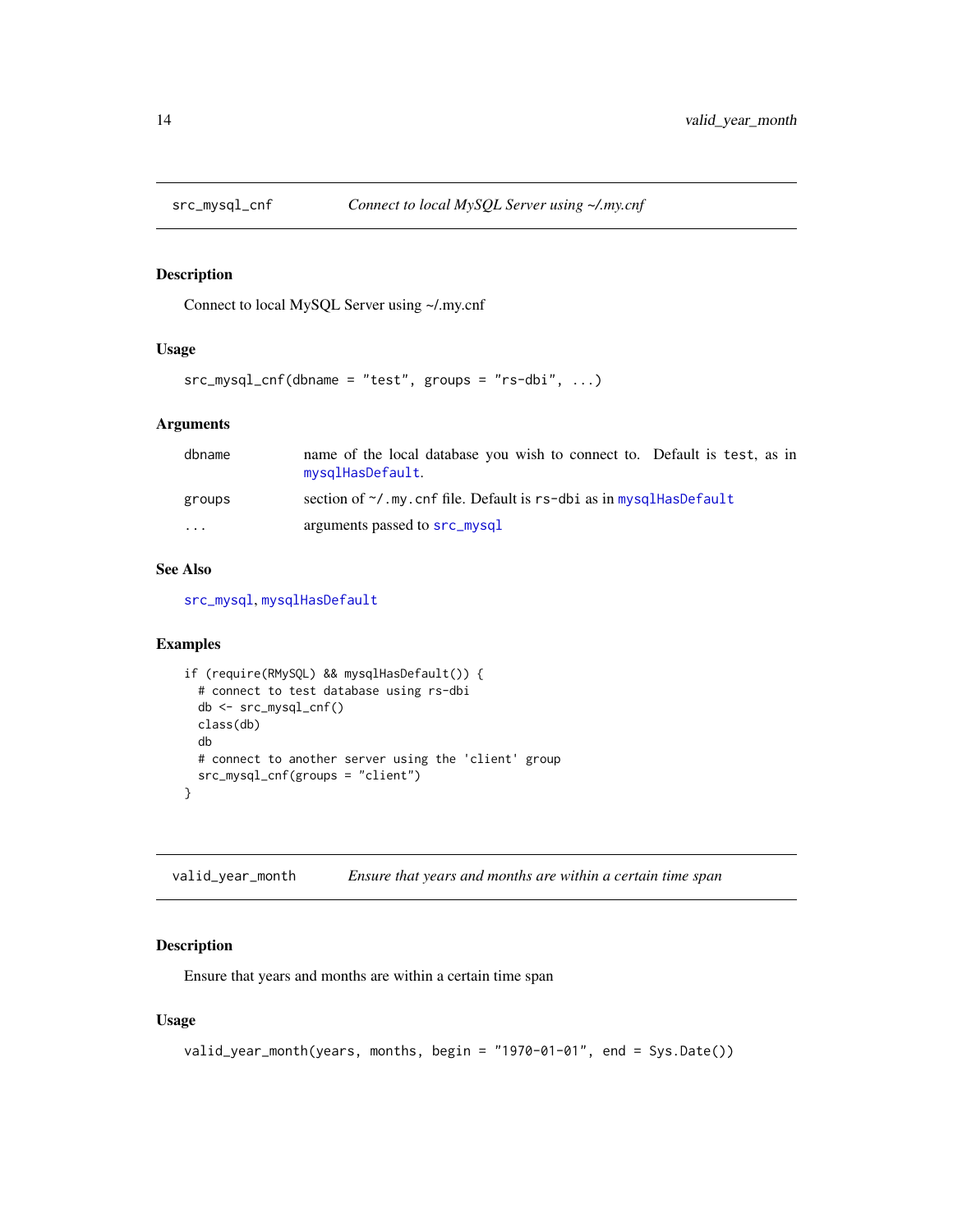#### <span id="page-14-0"></span>**Arguments**

| years  | a numeric vector of years                           |
|--------|-----------------------------------------------------|
| months | a numeric vector of months                          |
| begin  | the earliest valid date, defaults to the UNIX epoch |
| end    | the most recent valid date, defaults to today       |

# Details

Often, a data source will begin and end at known points in time. At the same time, many data sources are divided into monthly archives. Given a set of years and months, any combination of which should be considered valid, this function will return a data. frame in which each row is one of those valid year-month pairs. Further, if the optional begin and end arguments are specified, the rows will be filter to lie within that time interval. Furthermore, the first and last day of each month are computed.

#### Value

a [data.frame](#page-0-0) with four variables: year, month, month\_begin (the first day of the month), and month\_end (the last day of the month).

#### Examples

```
valid_year_month(years = 1999:2001, months = c(1:3, 7))
# Mets in the World Series since the UNIX epoch
mets_ws <- c(1969, 1973, 1986, 2000, 2015)
valid_year_month(years = mets_ws, months = 10)
# Mets in the World Series during the Clinton administration
if (require(ggplot2)) {
 clinton <- filter(presidential, name == "Clinton")
 valid_year_month(years = mets_ws, months = 10,
   begin = clinton$start, end = clinton$end)
}
```